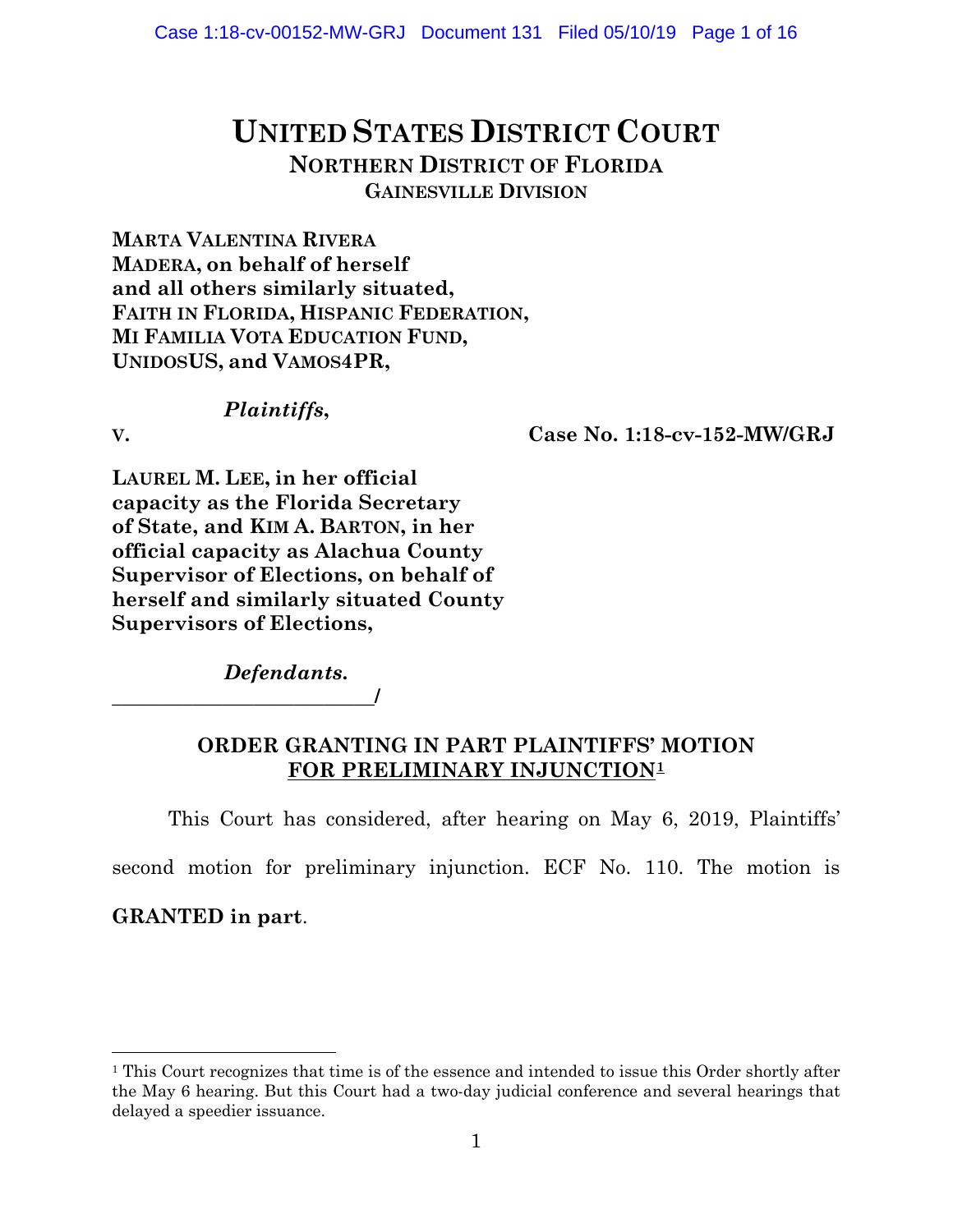This case is about the fundamental right to cast an effective ballot. Voters educated in Puerto Rico bring this suit to enforce the plain provisions of the Voting Rights Act's Section 4(e). This straightforward law has been on the books for 54 years. In this action, this Court is ensuring compliance with Congress's clear directives.

This Court incorporates by reference its previous order granting in part Plaintiffs' first motion for preliminary injunction. *See* ECF Nos. 57 & 59. There, this Court ordered achievable equitable relief under the time constraints of the November 2018 election cycle. Specifically, this Court ordered the Secretary of State to order the supervisors of elections of 3[2](#page-1-0) counties<sup>2</sup> to "make available a facsimile sample ballot in Spanish to voters who fall within the ambit of Section 4(e) of the Voting Rights Act." ECF No. 59, at 26. This Court also ordered Spanish signage and the mailing, publication, or advertising of the Spanish-language sample ballots to the extent the supervisor of elections mails, publishes, or advertises sample ballots. *Id*. In so ordering, this Court determined that Plaintiffs had met their burden of establishing they had a

l

<span id="page-1-0"></span>**<sup>2</sup>** Plaintiffs were not able to identify Puerto Rican populations in 20 counties that conduct Englishonly elections. At the time of this lawsuit's filing, 15 counties provided official Spanish-language ballots under another provision of the Act, 52 U.S.C. § 10503(b)(2)(A), or, in the case of Collier and Volusia Counties, voluntarily. Since the initiation of this lawsuit, other counties have taken steps to provide official Spanish-language ballots. *See generally* ECF No. 123-1. The 32 counties at issue in this action are: Alachua, Bay, Brevard, Charlotte, Citrus, Clay, Columbia, Duval, Escambia, Flagler, Hernando, Highlands, Indian River, Jackson, Lake, Leon, Levy, Manatee, Marion, Martin, Monroe, Okaloosa, Okeechobee, Pasco, Putnam, St. Johns, St. Lucie, Santa Rosa, Sarasota, Sumter, Taylor, and Wakulla.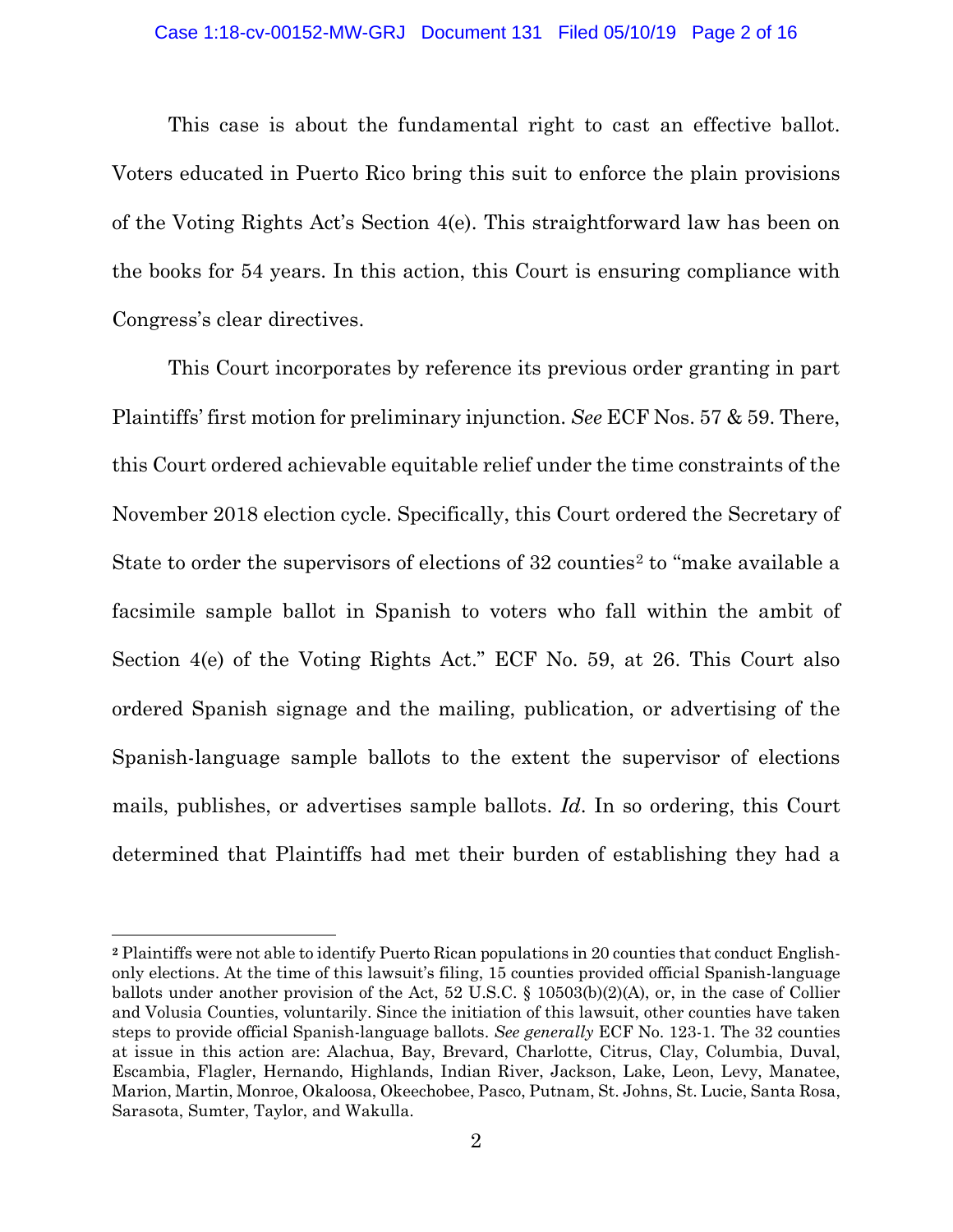#### Case 1:18-cv-00152-MW-GRJ Document 131 Filed 05/10/19 Page 3 of 16

substantial likelihood of success on the merits, they would suffer irreparable harm absent an injunction, and an injunction would serve the public interest. The balance of the equities—the timing of the election cycle and the expense of the requested relief on the one hand versus the fundamental right to cast an effective vote on the other hand—shaped this Court's temporary relief.

Plaintiffs now move for a preliminary injunction for broader relief. ECF No. 110; *see also* ECF No. 110, Ex. 6. Additionally, Secretary Lee has filed a notice of rulemaking. ECF No. 114. One rule would "require Florida's supervisors of elections to provide official Spanish language ballots by the 2020 General Election." *Id*. at 2. Another rule would "update the State's official polling place procedures manual" to "address accessibility issues for Spanishspeaking voters." *Id*. The Secretary and the Governor should be lauded for initiating rulemaking designed to bring the state into compliance with Section 4(e) of the Voting Rights Act.

The issue today, however, is what measures this Court must order between now and the effective date of the state's final rule, to ensure that the various jurisdictions comply with Section 4(e). In so stating, this Court acknowledges that the state's final rules may bring it in compliance with the Voting Rights Act. But they may not. What is clear is that the rules are not currently in place and elections will be held between now and then. In the meantime, an order requiring achievable compliance is necessary.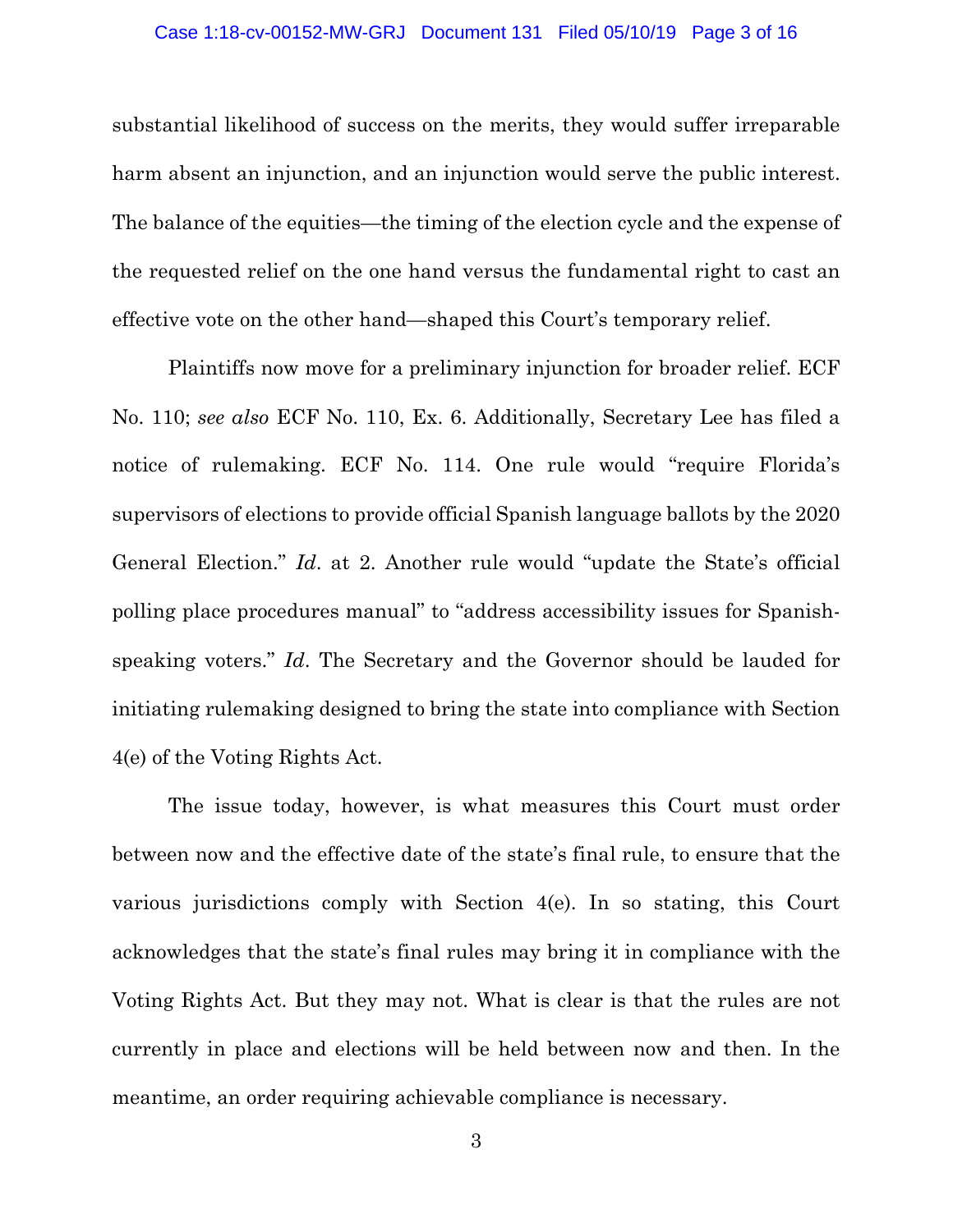This Court again concludes that Plaintiffs have established a substantial likelihood of success on the merits. The Voting Rights Act of 1965's Section 4(e) prohibits English-only elections for those citizens—yes, *citizens*—educated in Puerto Rico in Spanish.[3](#page-3-0) *See Katzenbach v. Morgan*, 384 U.S. 643, 657 (1966); *see also United States v. Berks Cty.*, 250 F. Supp. 2d 525, 535 (E.D. Pa. 2003) (observing how courts "broadly interpret[]" Section 4(e) to prohibit conditioning vote on a voter's English-language abilities). The law is clear. Moreover, Plaintiffs would suffer irreparable harm absent an injunction. Irreparable injury is presumed when "[a] restriction on the fundamental right to vote" is at issue. *Obama for Am. v. Husted*, 697 F.3d 423, 436 (6th Cir. 2012). The right to vote "encompasses the right to an effective vote." *Puerto Rican Org. for Political Action v. Kusper*, 490 F.2d 575, 580 (7th Cir. 1973). Therefore, absent

 $\overline{\phantom{a}}$ 

52 U.S.C. § 10303(e).

<span id="page-3-0"></span><sup>3</sup> Section 4(e) in its entirety states:

<sup>(1)</sup> Congress hereby declares that to secure the rights under the fourteenth amendment of persons educated in American-flag schools in which the predominant classroom language was other than English, it is necessary to prohibit the States from conditioning the right to vote of such persons on ability to read, write, understand, or interpret any matter in the English language.

<sup>(2)</sup> No person who demonstrates that he has successfully completed the sixth primary grade in a public school in, or a private school accredited by, any State or territory, the District of Columbia, or the Commonwealth of Puerto Rico in which the predominant classroom language was other than English, shall be denied the right to vote in any Federal, State, or local election because of his inability to read, write, understand, or interpret any matter in the English language, except that in States in which State law provides that a different level of education is presumptive of literacy, he shall demonstrate that he has successfully completed an equivalent level of education in a public school in, or a private school accredited by, any State or territory, the District of Columbia, or the Commonwealth of Puerto Rico in which the predominant classroom language was other than English.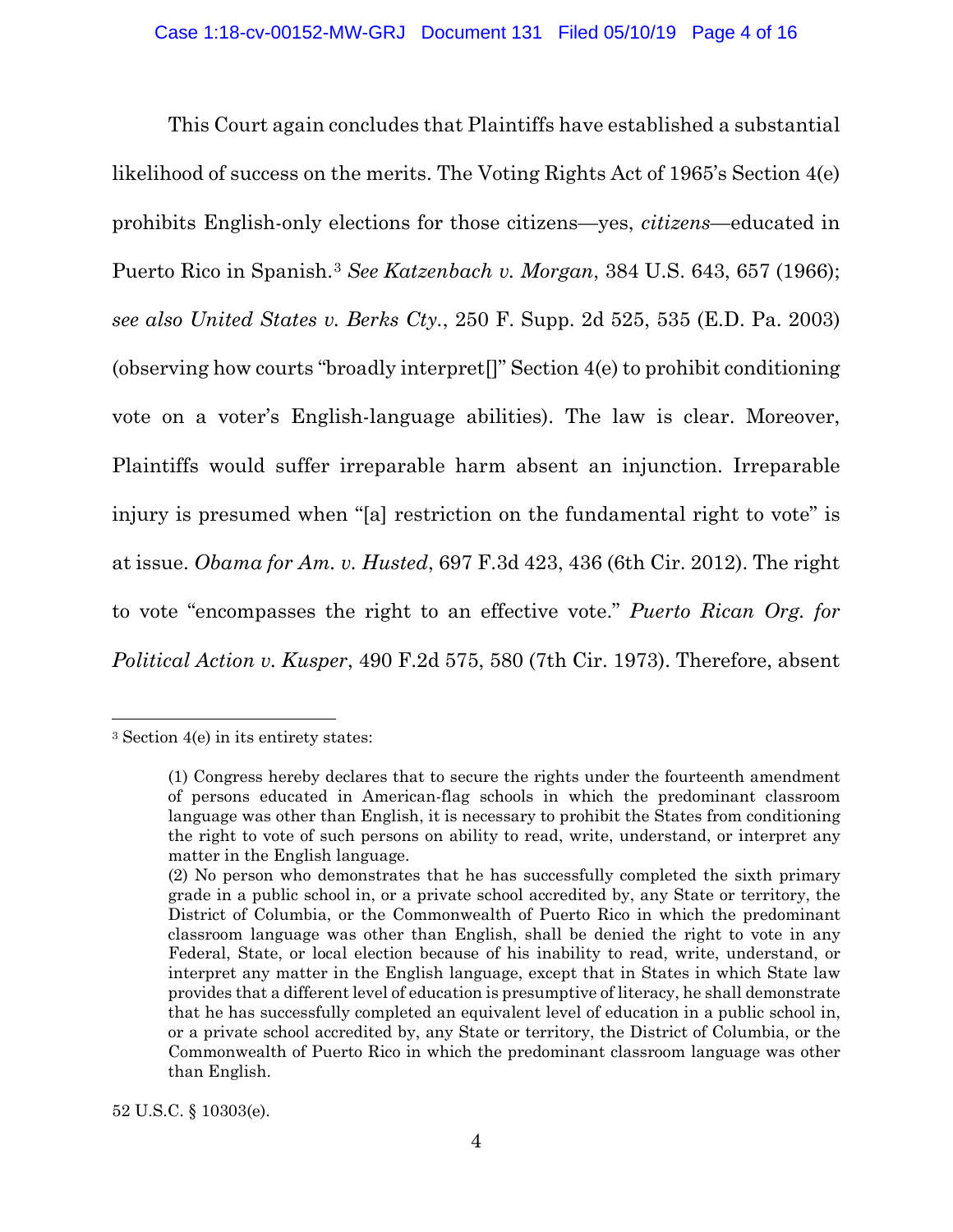#### Case 1:18-cv-00152-MW-GRJ Document 131 Filed 05/10/19 Page 5 of 16

an injunction, Plaintiffs would lack the means to cast an effective vote between now and the planned rulemaking. The balance of the equities favors ordering additional measures to ensure compliance with the Voting Rights Act. This Court outlines these measures below. Finally, the public interest is served by an injunction. "Ordering Defendants to conduct elections in compliance with the Voting Rights Act so that all citizens may participate equally in the electoral process serves the public interest by reinforcing the core principles of our democracy." *Berks Cty.*, 250 F. Supp. at 541.

It should be noted that the Secretary is the proper party before this Court. This is an issue largely put to rest. *Democratic Exec. Comm. v. Lee*, 915 F.3d 1312, 1318 (11th Cir. 2019). But the Secretary argues that municipal elections may be outside the scope of her power because some municipalities run their elections autonomously from the county supervisor of elections. *See* ECF No. 123, at 9–10. This argument is not persuasive because under Florida law the Secretary—the state's "chief election officer," Section 97.012, Florida Statutes—*must* have "general supervision and administration of the elections laws," Section 15.13, Florida Statutes, including the duty to "[o]btain and maintain uniformity in the interpretation and implementation of the elections laws." Fla. Stat. § 97.012(1). Even more, the Secretary has the power to "enforce the performance of any duties of a county supervisor *or any official* performing" election-administration duties. Fla. Stat. § 97.012(14). In short,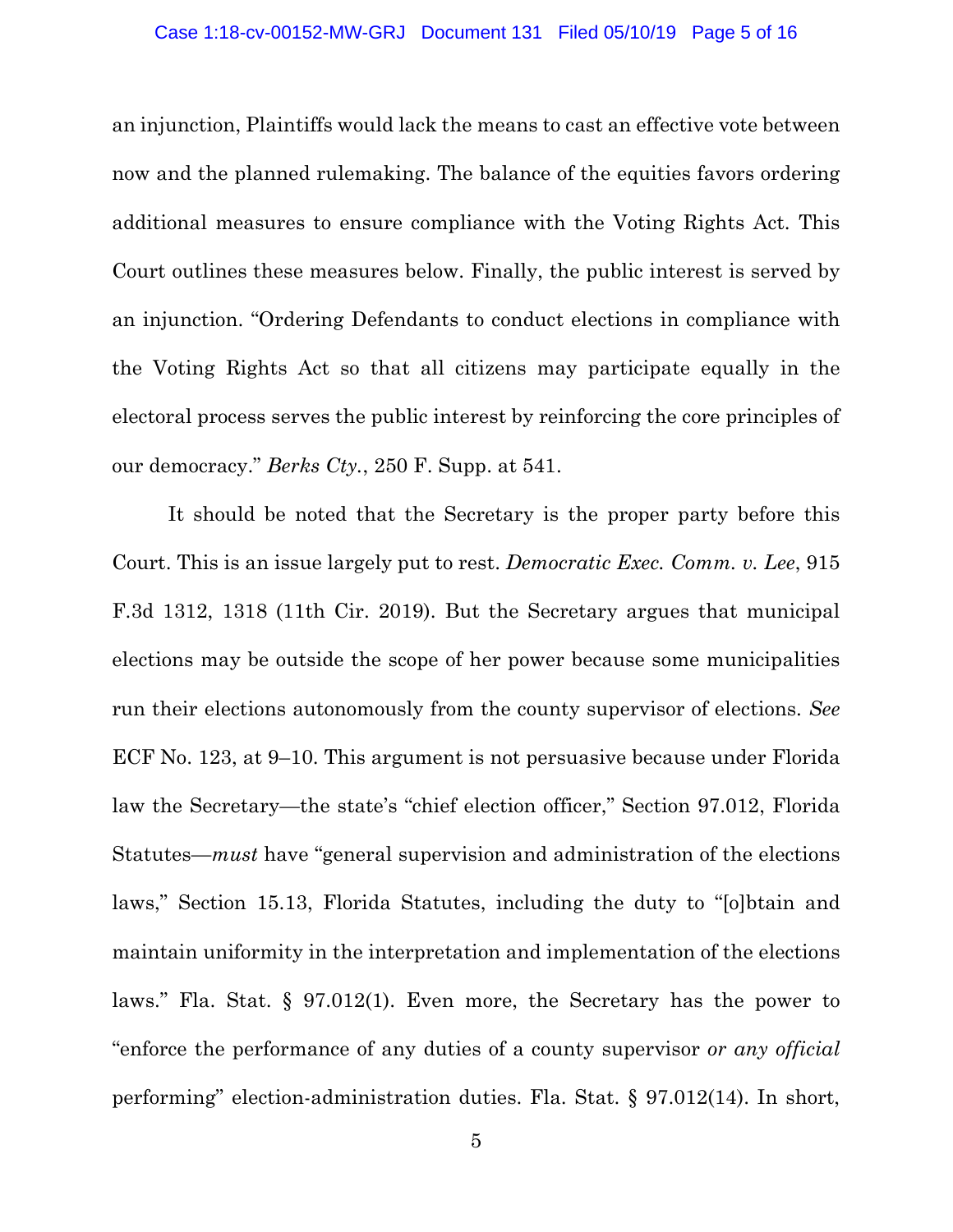#### Case 1:18-cv-00152-MW-GRJ Document 131 Filed 05/10/19 Page 6 of 16

the Secretary maintains ample power over municipal elections, at least with regards to the issue here—compliance with federal law.

At the hearing, Plaintiffs conceded that no record evidence exists of a citizen who falls within the ambit of Section 4(e) but who was unable to cast an effective ballot under the protocols established by this Court's prior preliminary injunction.[4](#page-5-0) While this may be evidence that this Court's prior preliminary injunction was not inadequate, this lack of evidence could also reveal that this Court's measures did not go far enough. For example, perhaps the availability of Spanish-language sample ballots was not known to citizens who fell within the ambit of Section 4(e) because this Court did not order proactive advertising or marketing regarding the sample ballots.

This Court again emphasizes that it is ordering compliance with the plain language of the Voting Rights Act of 1965. The Secretary concedes that compliance with Section 4(e) of the Act is not optional. In fact, the Secretary agrees that this Court's previous preliminary injunction "should remain in effect at least until the state rulemaking is complete." ECF No. 123, at 3. What's more, in some ways, the Secretary's proposed rules go *further* than Plaintiffs' requested relief because one of the rules appears to require that *all*

<span id="page-5-0"></span><sup>4</sup> One possible exception was Duval County's lack of total compliance with this Court's previous preliminary injunction order to provide facsimile sample ballots at polling places, which necessitated an emergency motion. *See* ECF Nos. 77–79. Even then, however, Plaintiffs cannot confirm that a citizen was denied his or her right to vote.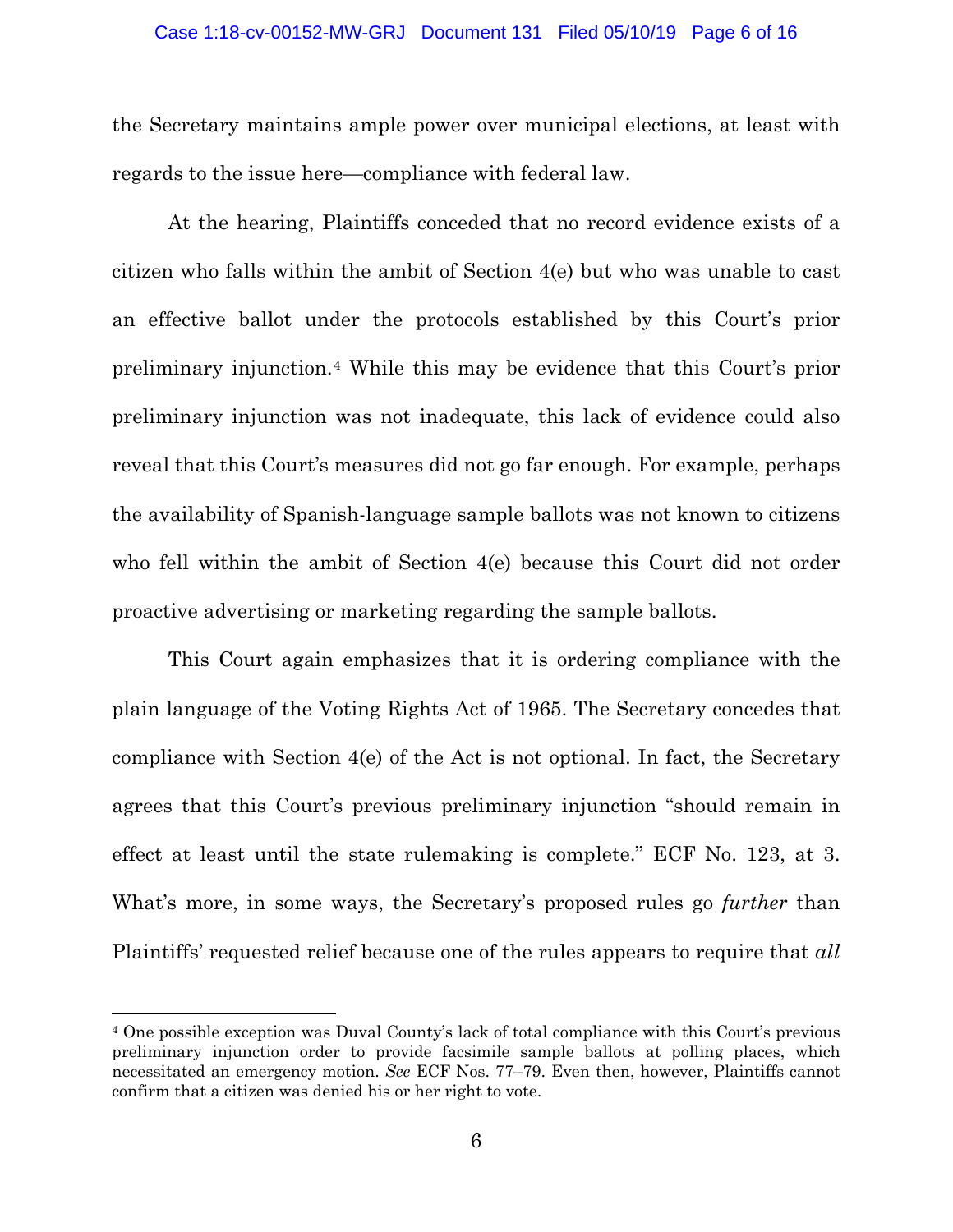ballots be bilingual (or multilingual, as the case may be in some counties). *See*  ECF No. 120, Ex. 1 ("Ballots shall be translated into Spanish and where required by law or court order, into other languages."). Plaintiffs, after all, do not seek Spanish-language election materials in 20 counties where they were unable to locate Spanish-speaking Puerto Rican–educated citizens.

This Court is again entering an injunction mindful of its equitable power to balance the fundamental right at stake against the time, expense, and other concerns raised by the state and the many supervisors of elections. "Crafting a preliminary injunction is an exercise of discretion and judgment, often dependent as much on the equities of a given case as the substance of the legal issues it presents." *Trump v. Int'l Refugee Assistance Project*, 137 S. Ct. 2080, 2087 (2017). The Eleventh Circuit has recently reiterated that it is "axiomatic that a district court 'need not grant the total relief sought by the applicant but may mold its decree to meet the exigencies of the particular case.'" *Democratic Exec. Comm.*, 915 F.3d at 1327–28 (quoting *Trump*, 137 S. Ct. at 2087). It is crystal clear from binding authority that crafting appropriate remedies is within a district court's equitable powers, even if they do not track entirely with what Plaintiffs seek.

Compliance with this Order is not optional. While the vast majority of supervisors of election are upstanding professionals who follow the law and court orders, do difficult but necessary work under tight timelines, and are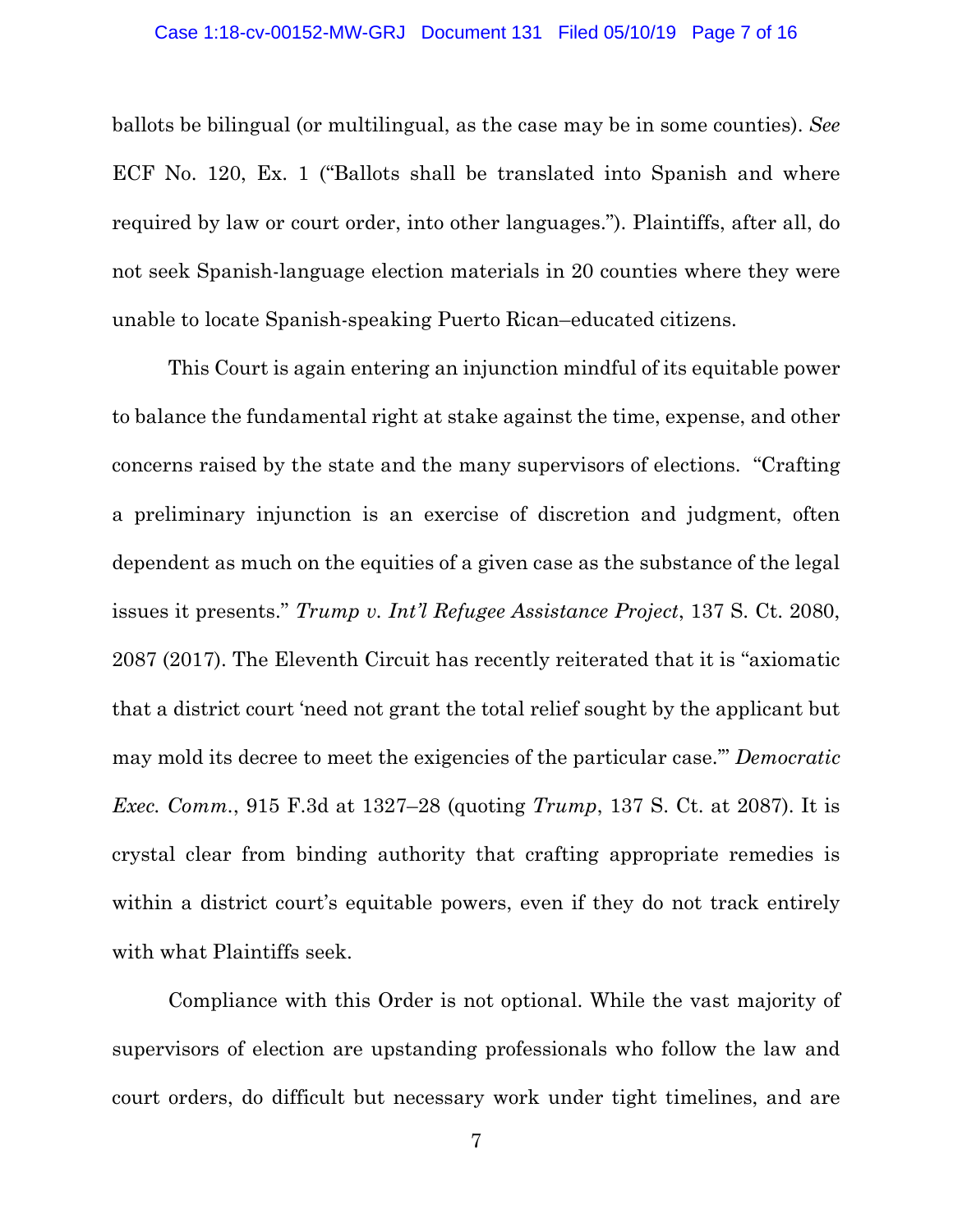#### Case 1:18-cv-00152-MW-GRJ Document 131 Filed 05/10/19 Page 8 of 16

often subjects of multiple bouts of litigation, there may be some who selectively interpret parts of this Court's orders or otherwise avoid compliance. This Court will not hesitate to use every tool the law provides to enforce this Order. *See* Fed. R. Civ. P. 65(d)(2)(C) (binding "other persons who are in active concert or participation" with the parties and the parties' officers, agents, and employees); *see also* 28 U.S.C. §1651(a) (granting courts the authority to "issue all writs necessary or appropriate in aid of their respective jurisdictions and agreeable to the usages and principles of law").

It bears noting that this Court's Order is not a bolt out of the blue. After all, Section 4(e) has been the law of the land since 1965 and supervisors of elections should have been complying with the law for more than 50 years without court intervention. It's simple. The best way to avoid litigation and stay out the courts is to follow the law.

As noted before, the Governor and Secretary should be lauded for initiating a rulemaking process to ensure compliance with this decades-old law. This Order is not designed to supplant the future rules. But ongoing court intervention may be necessary. As mentioned above, the state's final rules may not fully comply with Section 4(e). The rules' final form, at this point, is pure conjecture. And so, without the pressing time constraints that limited this Court's prior preliminary injunction, further relief is necessary to ensure meaningful compliance with federal law. In crafting relief, this Court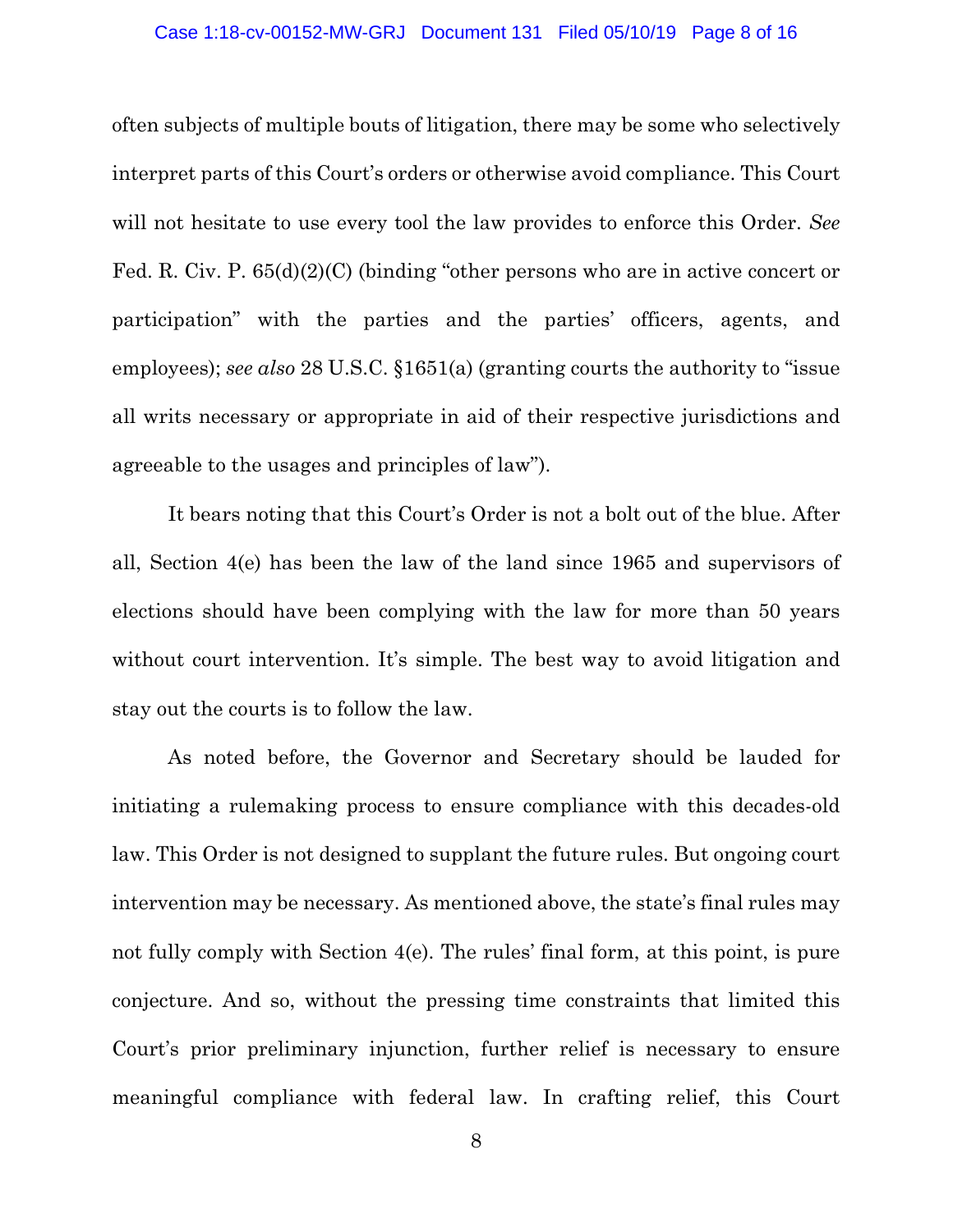considered the helpful and thorough affidavits of many supervisors of elections. ECF No. 123-1. Accordingly,

## **IT IS ORDERED:**

- 1. This Court's previous order on preliminary injunction including its findings of fact and conclusions of law, ECF No. 59, is incorporated into this preliminary injunction.
- 2. Plaintiffs' renewed motion for preliminary injunction, ECF No. 110, is **GRANTED in part**.
- 3. Consistent with the Secretary of State's responsibility to "provide written direction . . . to the supervisors of elections on the performance of their official duties with respect to . . . rules adopted by the Department of State," Section 97.012(16), Florida Statutes, and the Department of State's rule that "[b]allots shall be translated into other languages that are required by law or court order," Fla. Admin. Code R. 1S-2.032, and inasmuch as this Order delineates such requirements, the Secretary shall provide written direction to the supervisor of elections in the 32 counties at issue, stating:
	- a. All requirements ordered under Paragraph 3 shall be in place before voting related to the March 17, 2020 presidential primary election, including early voting and vote-by-mail
	- b. On or before the earliest date ballots are required to be created for voting related to the March 17, 2020 presidential primary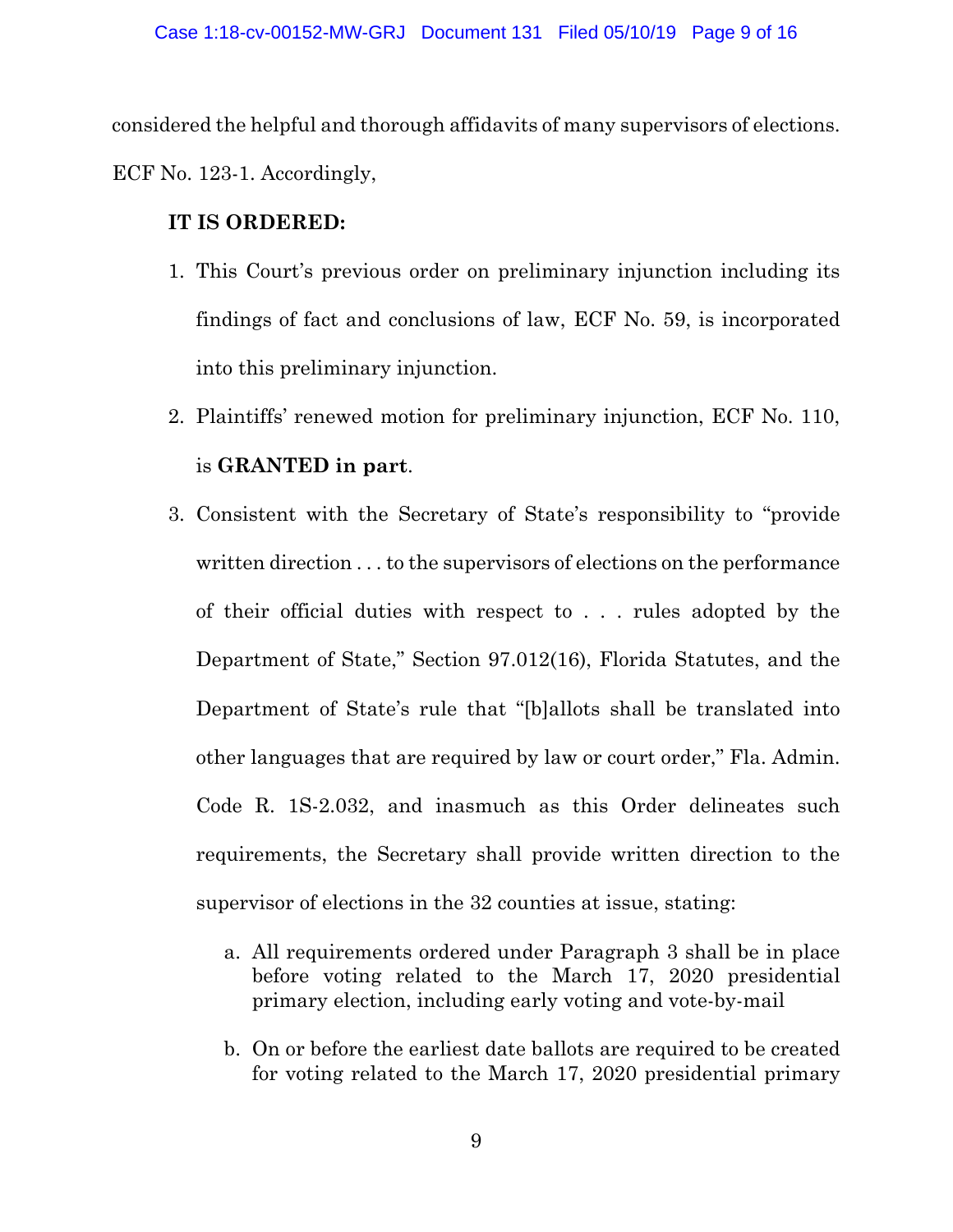election,<sup>[5](#page-9-0)</sup> the supervisor of elections shall have official Spanishlanguage ballots available on a (1) unilingual ballot; (2) bi- or multilingual ballot; and/or (3) an electronic Voter Assistance Terminal, such as the Automark.[6](#page-9-1)

- c. The supervisor of elections shall create a toll-free, county-specific, Spanish-language hotline<sup>[7](#page-9-2)</sup> with at least one bilingual employee for the purpose of translating or otherwise assisting Spanish-language voters during all early voting hours, hours when polls are open, and all hours during which voters can cure deficiencies with absentee or provisional ballots following election days, and all business hours on other days. Additionally, the Secretary shall direct supervisors of elections to visibly display at each polling place the availability of Spanish-language hotline assistance, including the county's Spanish-language hotline number and the state's Spanishlanguage hotline number.
- d. The supervisor of election shall provide in Spanish all official election-related written and electronic materials, including, but not limited to, ballots (as described in Subsection (b), *supra*), absentee and early voting applications and envelopes, provisional ballot envelopes and certifications, voter

<span id="page-9-0"></span>l <sup>5</sup> According to 26 of the 29 declarations of supervisors of elections, Spanish-language official ballots can be provided in those counties by this date. *See generally* ECF No. 123-1; *see also* ECF No. 126, at 5 n.3 & 6 n.5. Only three (Brevard, Columbia, and Santa Rosa) did not provide a timeline for when official Spanish-language ballots would be available. None of the responding supervisors stated they could *not* provide an official Spanish-language ballot by this time.

<span id="page-9-1"></span><sup>6</sup> The Automark provides Spanish translations of ballots and is already in place in at least one county, Duval County. ECF No. 123-1, at 37.

<span id="page-9-2"></span><sup>7</sup> According to the declarations of 29 supervisors of elections, the overwhelming majority indicated that a Spanish-language hotline (or functional equivalent) was already in place (Alachua, Clay, Duval, Escambia, Highland, Indian River, Leon, Okaloosa, Pasco, St. Lucie), is planned (Hernando), or is possible (Bay, Charlotte, Citrus, Levy, Marion, Martin, Monroe, Putnam, Santa Rosa, Sarasota, St. Johns, Sumter). Only five counties (Columbia, Jackson, Okeechobee, Taylor, Wakulla) expressed concerns over the cost and bilingual staffing limitations for the service. *See generally* ECF No. 123-1. Even so, the Secretary conceded at the hearing that "[w]e think the phone hotlines are an appropriate stopgap measure." ECF No. 128, at 36; *see also id*. at 39. Therefore, at a bare minimum, the five counties that expressed cost and staffing limitations for a Spanish-language hotline must create and advertise at polling places a telephone line that patches them to the state's Spanish-language hotline. It goes without saying this hotline measure is far less onerous than requiring bilingual poll workers.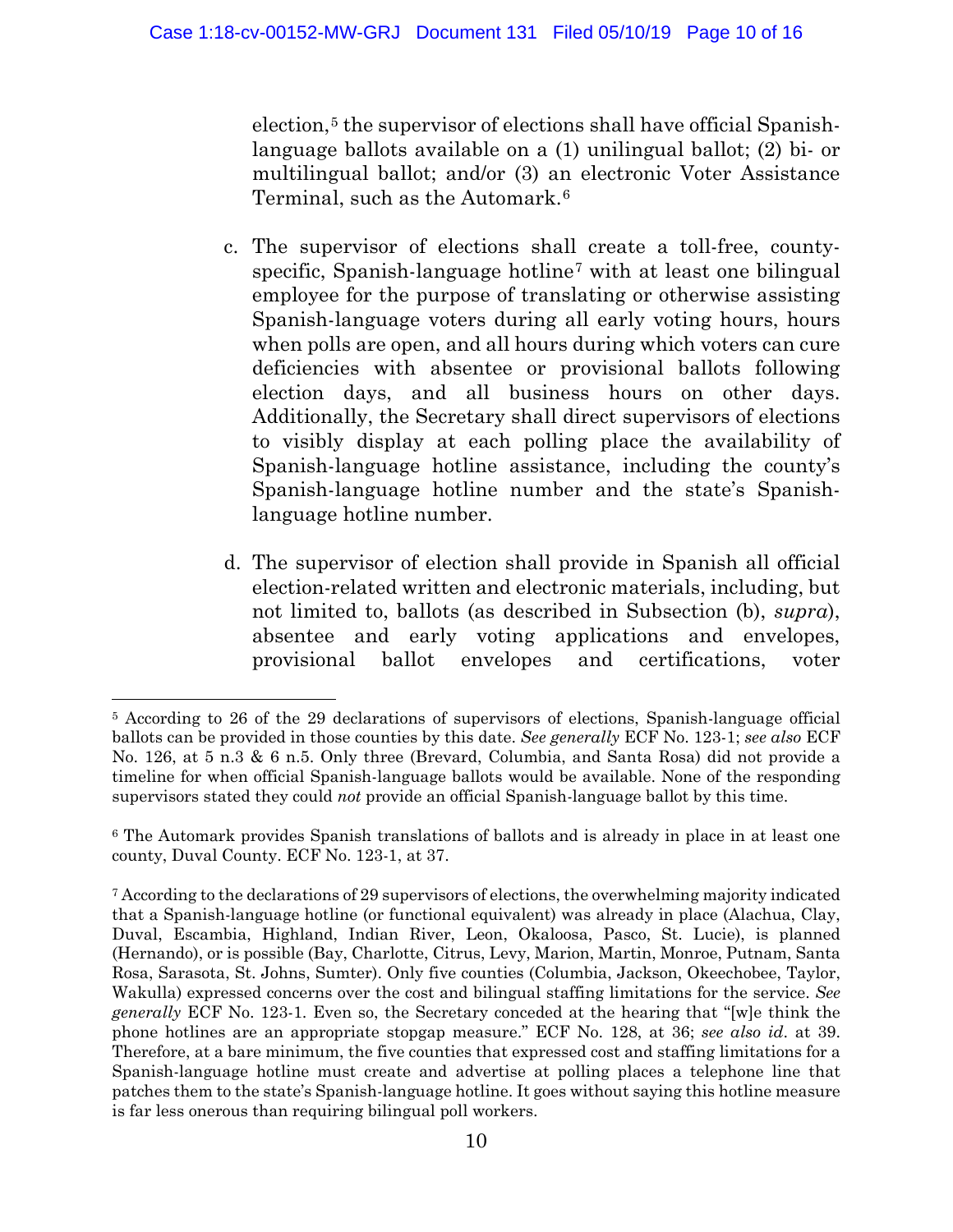registration cards and applications, voting instructions, voter information guides and pamphlets, notifications of elections and polling place changes, polling place signage, and all information available on the supervisors' websites. The existence of these materials shall be made known at polling places and the supervisors of elections' offices with prominent displays. Signage shall be prominently posted and explain in English and Spanish how voters can obtain Spanish-language assistance.

- e. The supervisor of elections shall provide in Spanish all notifications, announcements, and informational materials about all stages of the electoral process, including materials concerning the opportunity to register, voter registration deadlines, the times, places, and subject matters of the elections, the absentee and early voting processes, offices up for election, candidates who have qualified, and local issues or referenda and announcements applicable to elections in the counties.
- f. The supervisor of elections shall provide a copy of the Spanish-English Election Terms Glossary prepared by the U.S. Election Assistance Commission at each polling place.
- g. The supervisor of elections shall provide Spanish-language information on websites that is readily accessible through prominent and identifiable Spanish-language links on each website. Smaller counties with less means and resources to fully translate their websites may provide a Spanish-language link, prominently displaced, to the state's election-information website.
- h. The supervisor of elections shall provide information in Spanish on websites and at each polling place that any voter who requires assistance to vote may bring a helper to assist them.
- i. To the extent practicable, the supervisor of elections shall recruit, hire, train, and assign bilingual poll workers who are able to understand speak, write, and read English and Spanish fluently and can provide effective translation assistance to Spanish-speaking voters at the polls on election days, at early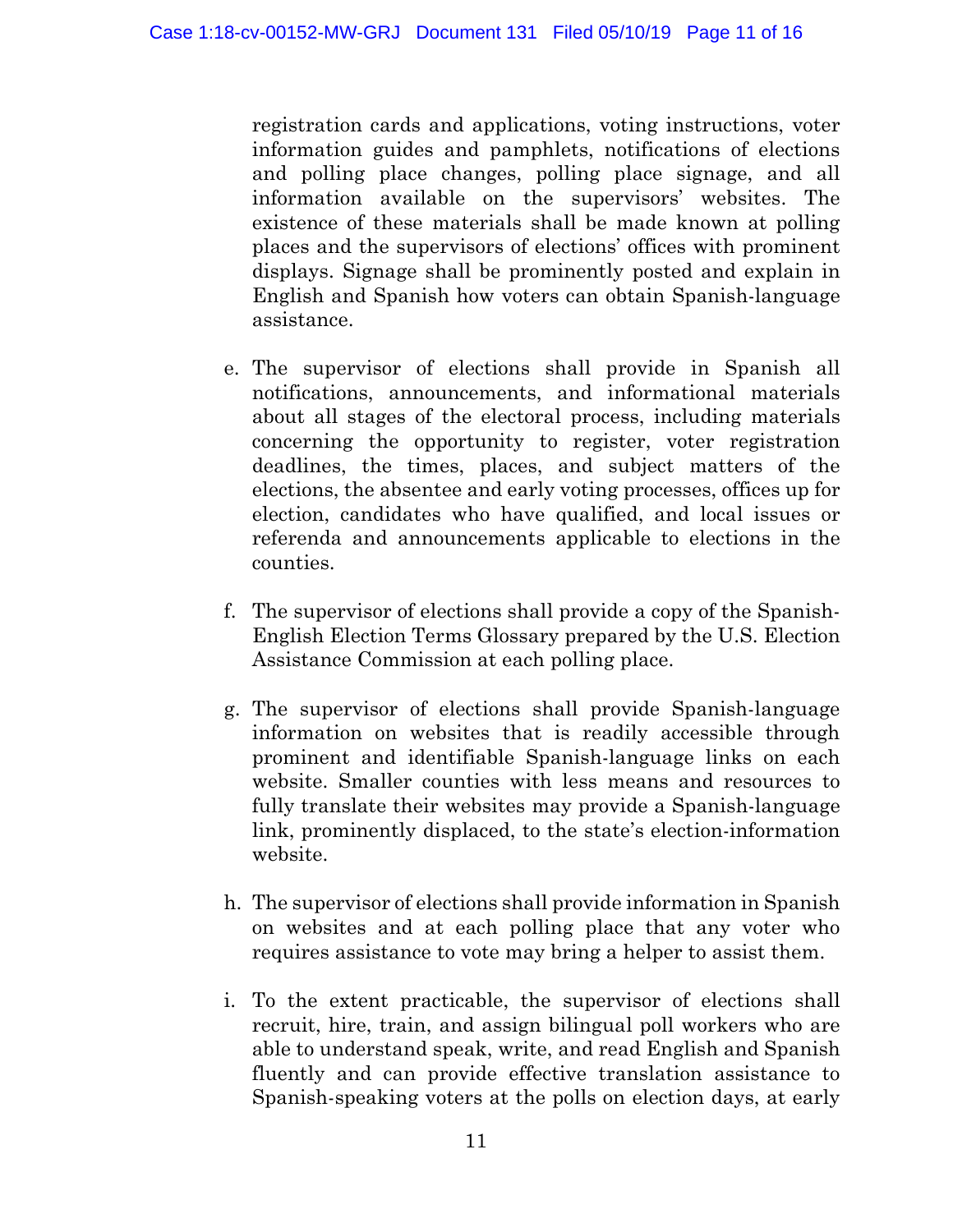voting locations, and at locations where voters can cure deficiencies with absentee or provisional ballots following election days.[8](#page-11-0) Supervisors shall continue to make good-faith recruiting efforts to provide bilingual assistance, particularly for the benefit of those polling locations with a higher proportion of individuals who fall under the ambit of Section 4(e).

- j. The supervisor of elections shall train all poll officials and other election personnel regarding the requirements of Section 4(e) of the Voting Rights Act, including the legal obligation and means to make effective Spanish-language assistance and materials available to voters.
- k. All requirements ordered under Paragraph 3 shall be in place before voting related to the March 17, 2020 presidential primary election, including early voting and vote-by-mail.
- 4. Consistent with the Secretary of State's responsibility to "provide written direction . . . to the supervisors of elections on the performance of their official duties with respect to . . . rules adopted by the Department of State," Section 97.012(16), Florida Statutes, and the Department of State's rule that "[b]allots shall be translated into other languages that are required by law or court order," Fla. Admin. Code R. 1S-2.032, the Secretary shall provide written direction to any supervisor of elections among the 32 counties that will run a

l

<span id="page-11-0"></span><sup>&</sup>lt;sup>8</sup> This Court recognizes the difficulties especially prevalent in recruiting bilingual poll workers. *See, e.g.*, ECF No. 123-1, at 15–16 (Brevard County's supervisor discussing recruiting difficulties). This Court also recognizes the great lengths to which many counties are going to recruit bilingual poll workers. *See, e.g.*, *id*. at 81 (Okaloosa County's detailed recruiting efforts through Spanishlanguage publications and at Latin American festivals). Accordingly, it only orders bilingual poll workers to the extent practicable given each county's circumstances.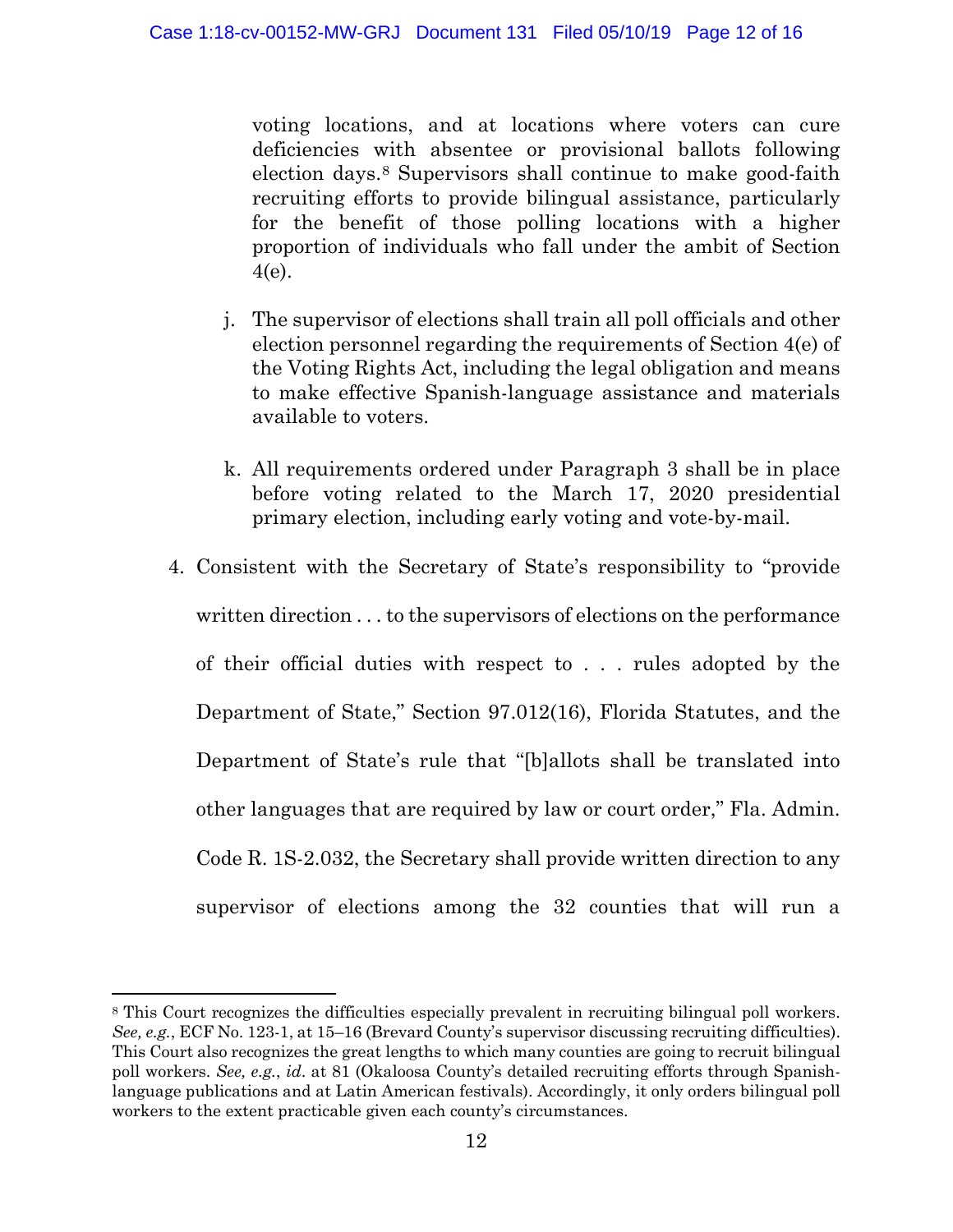municipal election between the date of this Order through March 16,

 $2020$ ,<sup>[9](#page-12-0)</sup> stating:

- a. For any elections held between the date of this Order and through March 16, 2020, the supervisor of elections shall make available a facsimile sample ballot in Spanish to voters who fall within the ambit of Section 4(e) of the Voting Rights Act. The sample ballots shall have matching size, information, layout, placement, and fonts as an official ballot does. The sample ballots need not be completely identical; for example, the sample ballot need not contain bar codes or other markings that official ballots may have or be printed on the same stock, etc.
- b. To render this a meaningful remedy, the supervisor of elections shall publish the same facsimile sample ballot on their website with Spanish-language directions. To the extent the Englishlanguage ballots are mailed, published, or advertised, such sample ballots must also include the sample Spanish-language ballot.
- c. The supervisor of elections shall also provide signage in Spanish at polling places making voters aware of such sample ballots.
- 5. Pursuant to the Secretary's "general supervision and administration of the elections laws," Section 15.13, Florida Statutes, and the Secretary's authority to "[o]btain and maintain uniformity in the interpretation and implementation of the elections laws," Section

<span id="page-12-0"></span><sup>9</sup> This Court makes the distinction here and in Paragraph 5 between those supervisors of elections that run or administer municipal elections and those that assist. For example, the Alachua County Supervisor of Elections "administer[s] the City of Gainesville elections by contract, but do[es] not administer the elections for any other municipalities, merely providing voter lists and requested support services." ECF No. 123-1, at 3. According to the declarations of the 29 supervisors of elections, a supervisor's authority over municipal elections varies from county to county and sometimes even within a county, such as the case of Alachua County.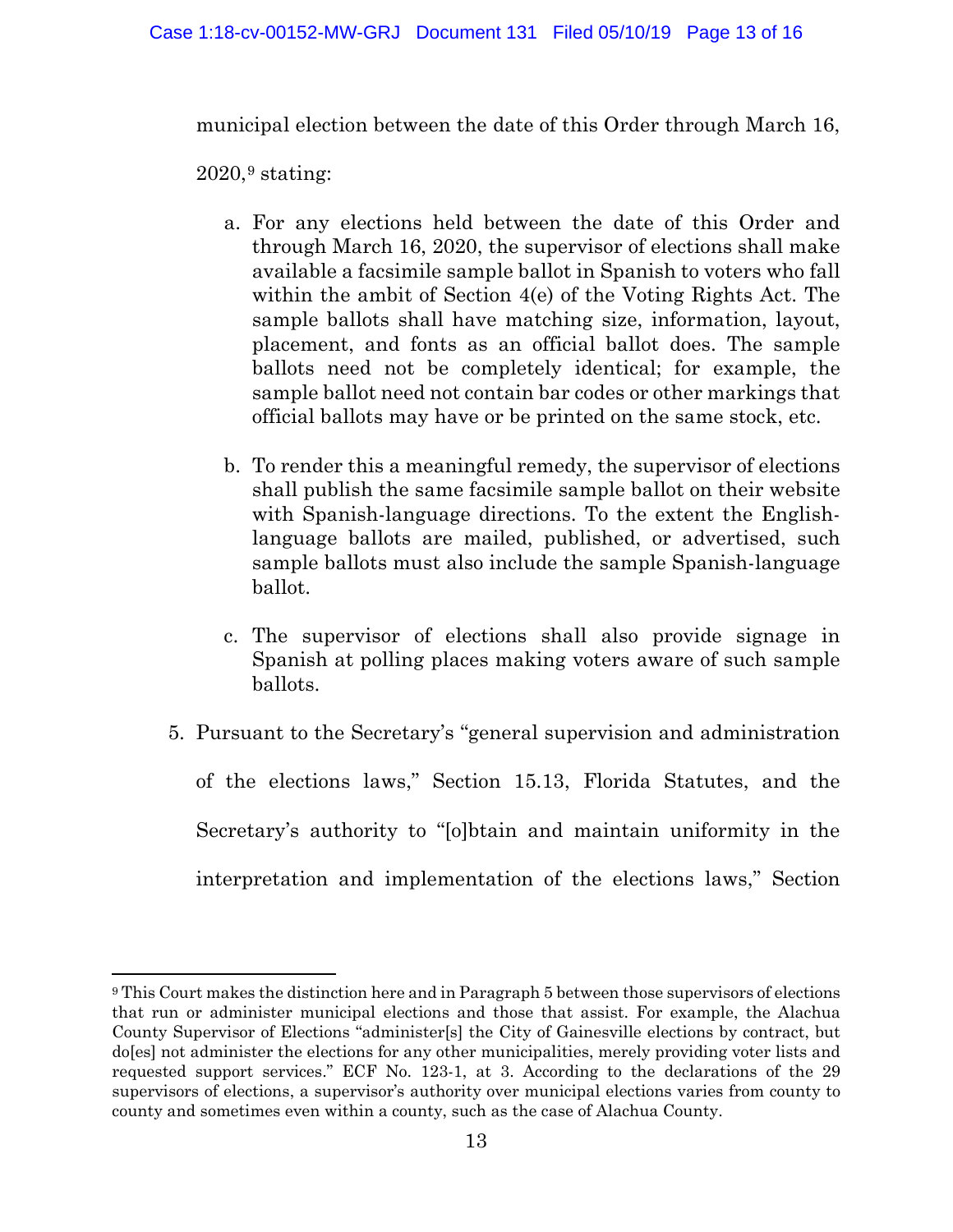97.012(1), Florida Statutes, and pursuant to Fed. R. Civ. P.  $65(d)(2)(C)$ , which allows an injunction to bind "other persons who are in active concert or participation" with the parties, the Secretary shall provide a separate letter to any municipality holding an election in which the supervisor of elections merely assists—as opposed to runs<sup>10</sup>—in the running of that election, stating:

- a. For any elections held between the date of this Order and through March 16, 2020, the municipality shall make available a facsimile sample ballot in Spanish to voters who fall within the ambit of Section 4(e) of the Voting Rights Act. The sample ballots shall have matching size, information, layout, placement, and fonts as an official ballot does. The sample ballots need not be completely identical; for example, the sample ballot need not contain bar codes or other markings that official ballots may have or be printed on the same stock, etc.
- b. To render this a meaningful remedy, the municipality shall publish the same facsimile sample ballot on their website with Spanish-language directions. To the extent the Englishlanguage ballots are mailed, published, or advertised, such sample ballots must also include the sample Spanish-language ballot.
- c. The municipality shall also provide signage in Spanish at polling places making voters aware of such sample ballots.
- 6. The Secretary shall file a notice of compliance in this Court within

three (3) days of this Order. The Secretary shall make and maintain

written records of all actions pursuant to this Order sufficient to

<span id="page-13-0"></span><sup>10</sup> *See supra* at 13, n.9.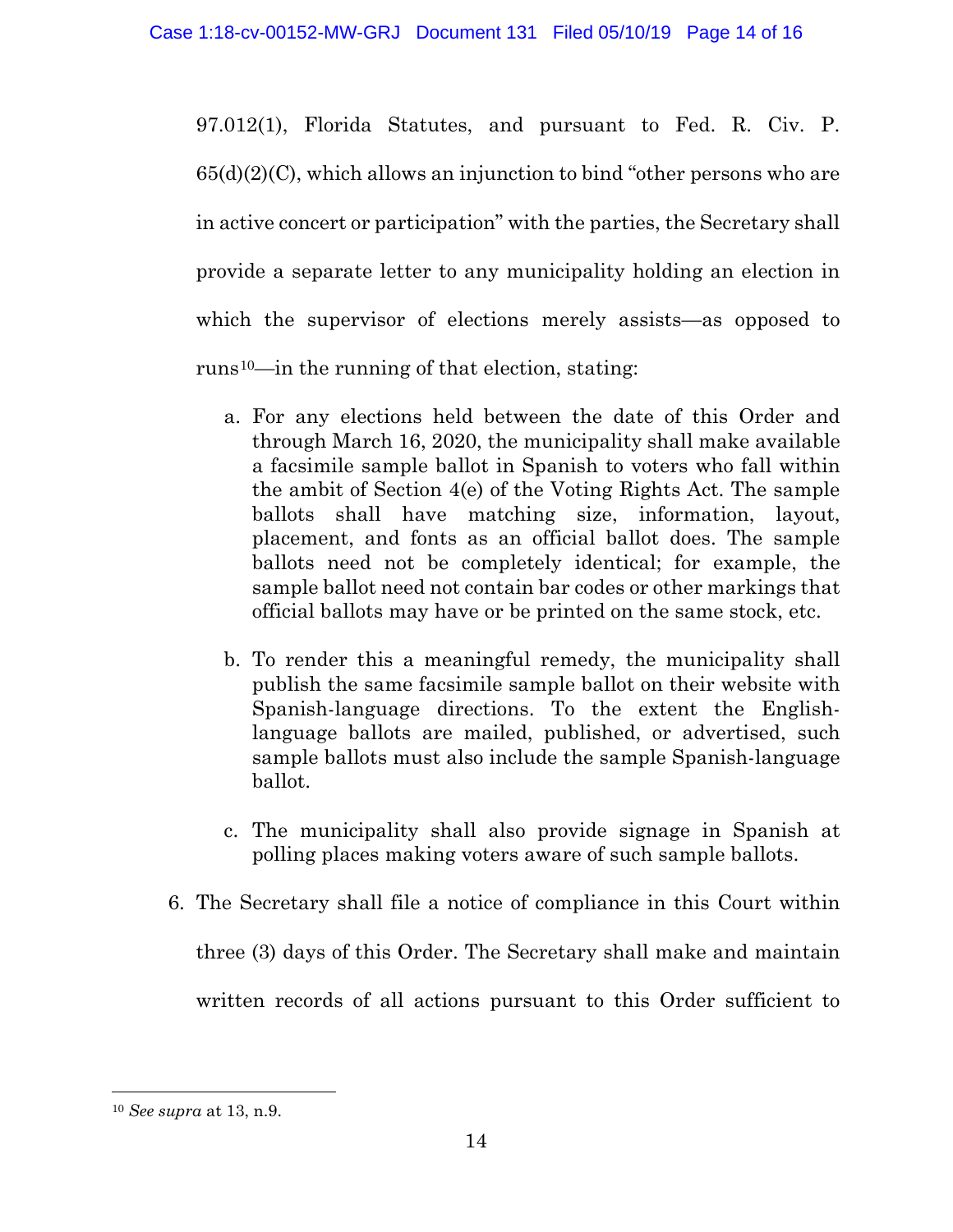document compliance with all requirements of this Order. On or before August 1, 2019, and on the first of every month thereafter, the Secretary shall file a notice of compliance in this Court documenting all actions taken pursuant to this Order.

7. Pursuant to the Secretary's power to "provide written direction . . . to the supervisors of elections on the performance of their official duties with respect to the Florida Election Code or rules adopted by the Department of State," Section 97.012(16), Florida Statutes, and the Secretary's duty to "[a]ctively seek out and collect the data and statistics necessary to knowledgably scrutinize the effectiveness of election laws," Section 97.012(3), Florida Statutes, the Secretary shall, within 30 days of an election, collect from each of the 32 supervisors of elections information on (1) what specific steps they took to comply with Section 4(e) of the Voting Rights Act and this Order; (2) how many individuals requested Spanish-language assistance in the form of sample ballot requests, in-person assistance, hotline calls, or other forms of aid; (3) how many individual people accessed the Spanish-language website; and (4) any additional relevant information.[11](#page-14-0) The Secretary shall provide this information

<span id="page-14-0"></span><sup>11</sup> This Court is mindful that one-size-fits-all relief is difficult for some counties. The purpose of this information gathering is to collect meaningful facts moving forward for future relief.